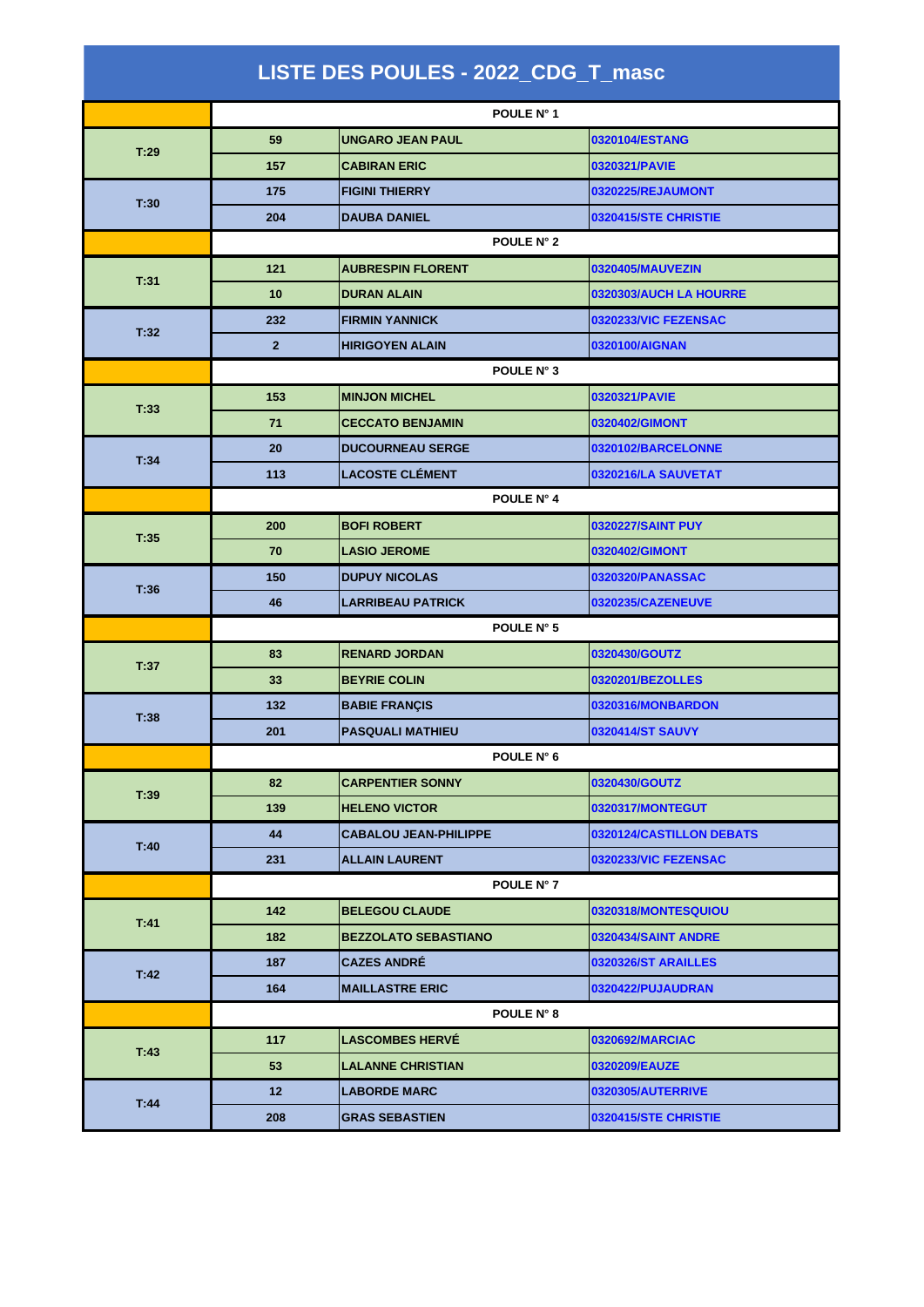|      | POULE N° 9              |                               |                              |  |
|------|-------------------------|-------------------------------|------------------------------|--|
| T:45 | 167                     | <b>GALIANA THOMAS</b>         | 0320409/PUYCASQUIER          |  |
|      | 228                     | <b>COUZIER CHRISTIAN</b>      | 0320232/VALENCE SUR BAISE    |  |
|      | 161                     | <b>FALLIERO JOEL</b>          | 0320110/PLAISANCE            |  |
| T:46 | 149                     | <b>CAMILLO DAMIEN</b>         | 0320320/PANASSAC             |  |
|      |                         | POULE N° 10                   |                              |  |
| T:47 | 196                     | <b>IMARTIN CHRISTOPHER</b>    | 0320227/SAINT PUY            |  |
|      | 216                     | <b>CAHORS PHILIPPE</b>        | 0320418/TOUGET               |  |
|      | 214                     | <b>DAVID JEAN-CLAUDE</b>      | 0320411/SEGOUFIELLE          |  |
| T:48 | 162                     | <b>ARIES ARMAND</b>           | 0320110/PLAISANCE            |  |
|      |                         | POULE N° 11                   |                              |  |
| T:49 | 67                      | <b>HERNANDEZ ROGER</b>        | 0320210/FLEURANCE            |  |
|      | 131                     | <b>BARTHELEMY RENÉ</b>        | 0320315/MIRANDE              |  |
| T:50 | 69                      | <b>FANTINI FLORIAN</b>        | 0320402/GIMONT               |  |
|      | 176                     | <b>BONNET PIERRICK</b>        | 0320111/RISCLE               |  |
|      |                         | POULE N° 12                   |                              |  |
| T:51 | 79                      | <b>DROUOT MICHEL</b>          | 0320213/GONDRIN LAUREAT      |  |
|      | $\overline{\mathbf{4}}$ | <b>DURIEZ PATRICE</b>         | 0320100/AIGNAN               |  |
| T:52 | 194                     | <b>MAILHES GÉRARD</b>         | 0320331/SAINT MICHEL         |  |
|      | 58                      | <b>UTRERA MICHEL</b>          | 0320401/ENDOUFIELLE          |  |
|      | POULE N° 13             |                               |                              |  |
| T:53 | 50                      | <b>COUDERT PIERRICK</b>       | 0320208/CONDOM               |  |
|      | 138                     | <b>ROLLIN STÉPHANE</b>        | 0320317/MONTEGUT             |  |
| T:54 | 28                      | <b>SERRES ROBERT</b>          | 0320308/BASSOUES             |  |
|      | 213                     | <b>NICOLAS SERGE</b>          | 0320410/SAMATAN              |  |
|      | POULE N° 14             |                               |                              |  |
| T:55 | 32                      | <b>CIADOUX THIERRY</b>        | 0320201/BEZOLLES             |  |
|      | 227                     | <b>KELETOLONA PONEFASIO</b>   | 0320117/URGOSSE              |  |
| T:56 | 186                     | <b>BALLESTER DANIEL</b>       | 0320434/SAINT ANDRE          |  |
|      | 135                     | <b>PIEROPAN DANIEL</b>        | 0320316/MONBARDON            |  |
|      | POULE N° 15             |                               |                              |  |
| T:57 | 31                      | <b>DUSZNYJ LAURENT</b>        | 0320201/BEZOLLES             |  |
|      | 177                     | <b>AUDIGNAC NICOLAS</b>       | 0320111/RISCLE               |  |
| T:58 | 99                      | <b>GREGOIRE JOSEPH EDMOND</b> | 0320312/LALANNE ARQUE        |  |
|      | 136                     | <b>CANDELON CLÉMENT</b>       | 0320407/MONTAUT LES CRENEAUX |  |
|      | POULE N° 16             |                               |                              |  |
| T:59 | 17                      | <b>GARRABOS JEAN CLAUDE</b>   | 0320121/AVERON BERGELLE      |  |
|      | 108                     | <b>RENARD TEGY</b>            | 0320312/LALANNE ARQUE        |  |
| T:60 | 143                     | <b>DELUC LUDO</b>             | 0320413/MONTESTRUC           |  |
|      | 211                     | <b>NOEL ALAIN</b>             | 0320410/SAMATAN              |  |
|      | POULE N° 17             |                               |                              |  |
| T:61 | 13                      | <b>PONTAC CHRISTOPHE</b>      | 0320305/AUTERRIVE            |  |
|      | 127                     | <b>COUZIER DENIS</b>          | 0320405/MAUVEZIN             |  |
| T:62 | 192                     | <b>SANS NAHORT ANTHONY</b>    | 0320229/SAINT JEAN POUTGE    |  |
|      | 223                     | <b>LADOUES ALAIN</b>          | 0320117/URGOSSE              |  |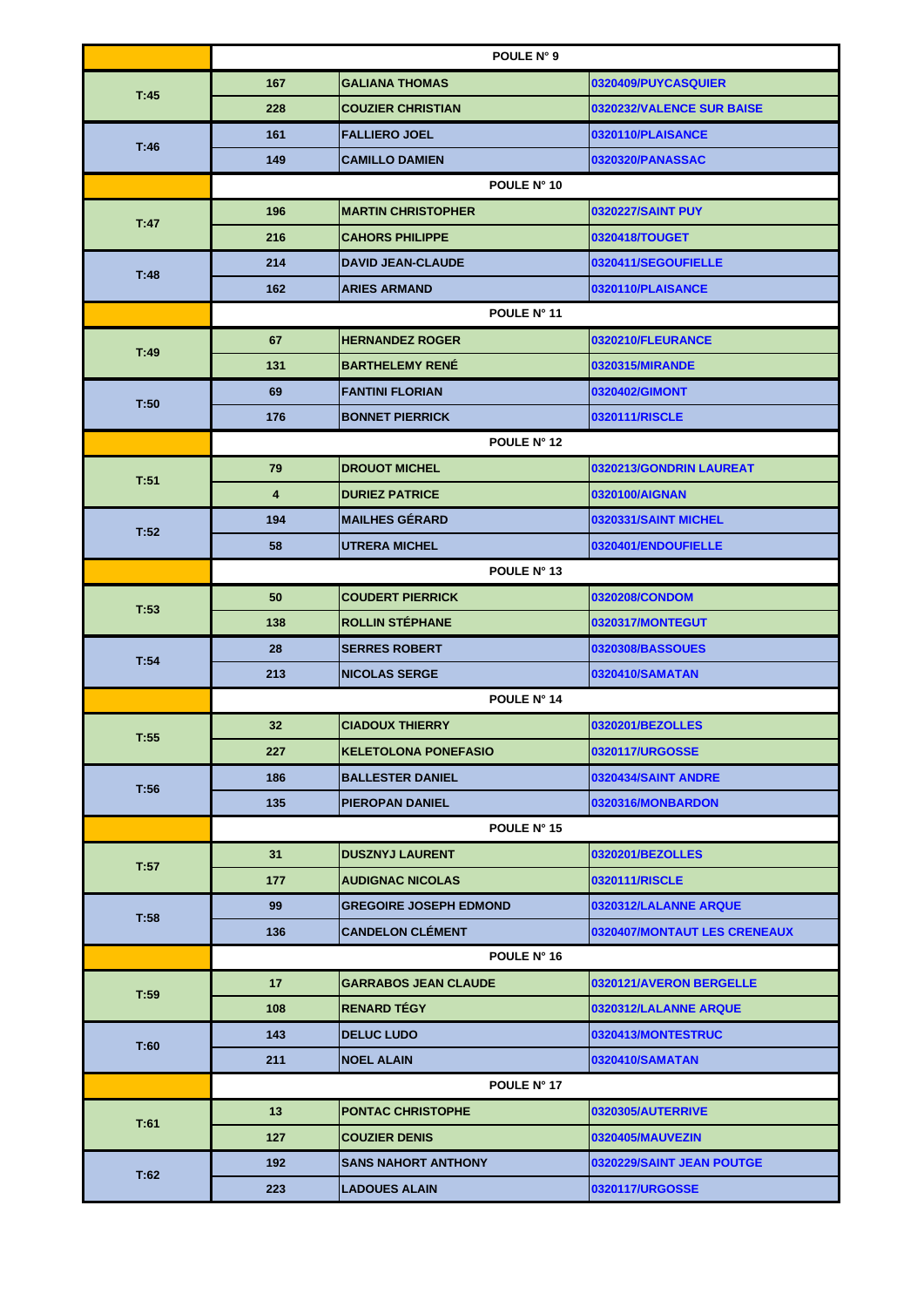|      | POULE N° 18     |                                 |                            |  |
|------|-----------------|---------------------------------|----------------------------|--|
| T:63 | 170             | <b>SUCERE JÉRÉMY</b>            | 0320130/REANS              |  |
|      | 81              | <b>LAMOTHE RÉMY</b>             | 0320213/GONDRIN LAUREAT    |  |
| T:64 | 207             | <b>VENICA ERIC</b>              | 0320415/STE CHRISTIE       |  |
|      | 36              | <b>MOREL JEAN</b>               | 0320329/CASTELNAU D'ANGLES |  |
|      | POULE N° 19     |                                 |                            |  |
| T:65 | 116             | <b>BOIZIOT CHRISTIAN</b>        | 0320692/MARCIAC            |  |
|      | 183             | <b>CHAUVEL JÉRÉMY</b>           | 0320434/SAINT ANDRE        |  |
|      | 156             | <b>SAINT AGNE MICHEL</b>        | 0320321/PAVIE              |  |
| T:66 | 191             | <b>PIOVESAN JOSEPH</b>          | 0320229/SAINT JEAN POUTGE  |  |
|      |                 | POULE N° 20                     |                            |  |
| T:67 | 198             | <b>LABOUDIE FRANÇOIS</b>        | 0320227/SAINT PUY          |  |
|      | 92              | <b>SOARES JOAQUIM</b>           | 0320403/ISLE JOURDAIN      |  |
| T:68 | 178             | <b>FRANCHETTO THIERRY</b>       | 0320111/RISCLE             |  |
|      | 151             | <b>CENAC JEAN FRANCOIS</b>      | 0320320/PANASSAC           |  |
|      |                 | POULE N° 21                     |                            |  |
|      | 120             | <b>PASA JEAN-PASCAL</b>         | 0320313/MASSEUBE           |  |
| T:69 | 60              | <b>GUILLARD DAMIEN</b>          | 0320104/ESTANG             |  |
| T:70 | 34              | <b>BOURROUSSE LAURENT</b>       | 0320201/BEZOLLES           |  |
|      | 86              | <b>SOARES JOSÉ</b>              | 0320403/ISLE JOURDAIN      |  |
|      | POULE N° 22     |                                 |                            |  |
|      | 215             | <b>MAURAN ERIC</b>              | 0320418/TOUGET             |  |
| T:71 | 15              | <b>AYALA DANIEL</b>             | 0320305/AUTERRIVE          |  |
| T:72 | 26              | <b>PALISSE BRUNO</b>            | 0320308/BASSOUES           |  |
|      | 77              | <b>PLANTE LOIC</b>              | 0320213/GONDRIN LAUREAT    |  |
|      | POULE N° 23     |                                 |                            |  |
|      | 65              | <b>DOUBLET CHRISTOPHE</b>       | 0320210/FLEURANCE          |  |
| T:73 | 212             | <b>CASSAGNE ROMAIN</b>          | 0320410/SAMATAN            |  |
| T:74 | 25              | <b>CAZES CYRIL</b>              | 0320308/BASSOUES           |  |
|      | 109             | <b>GARNES DYLAN</b>             | 0320312/LALANNE ARQUE      |  |
|      | POULE N° 24     |                                 |                            |  |
| T:75 | 52 <sub>2</sub> | <b>JOAQUIM MANUEL</b>           | 0320209/EAUZE              |  |
|      | 172             | <b>BARBIERO GUY</b>             | 0320130/REANS              |  |
| T:76 | 124             | <b>FERRADOU MAURICE</b>         | 0320405/MAUVEZIN           |  |
|      | 22              | <b>DUPONT DAVID</b>             | 0320306/BARRAN PSB         |  |
|      |                 | POULE N° 25                     |                            |  |
| T:77 | 98              | <b>CRESUT FRANCIS</b>           | 0320119/LADEVEZE RIVIERE   |  |
|      | 6               | <b>BONIS STEPHANE</b>           | 0320303/AUCH LA HOURRE     |  |
| T:78 | 123             | <b>DORBES CYRIL</b>             | 0320405/MAUVEZIN           |  |
|      | 66              | <b>REINAUDO KEVIN</b>           | 0320210/FLEURANCE          |  |
|      |                 | POULE N° 26                     |                            |  |
| T:79 | 169             | <b>BERGES GILBERT</b>           | 0320409/PUYCASQUIER        |  |
|      | 97              | <b>GUYONNET JEAN CHRISTOPHE</b> | 0320119/LADEVEZE RIVIERE   |  |
| T:80 | 180             | <b>ANTONIOLLI CEDRIC</b>        | 0320420/ROQUEFORT          |  |
|      | 37              | <b>SEMEZIES MARC</b>            | 0320329/CASTELNAU D'ANGLES |  |
|      |                 |                                 |                            |  |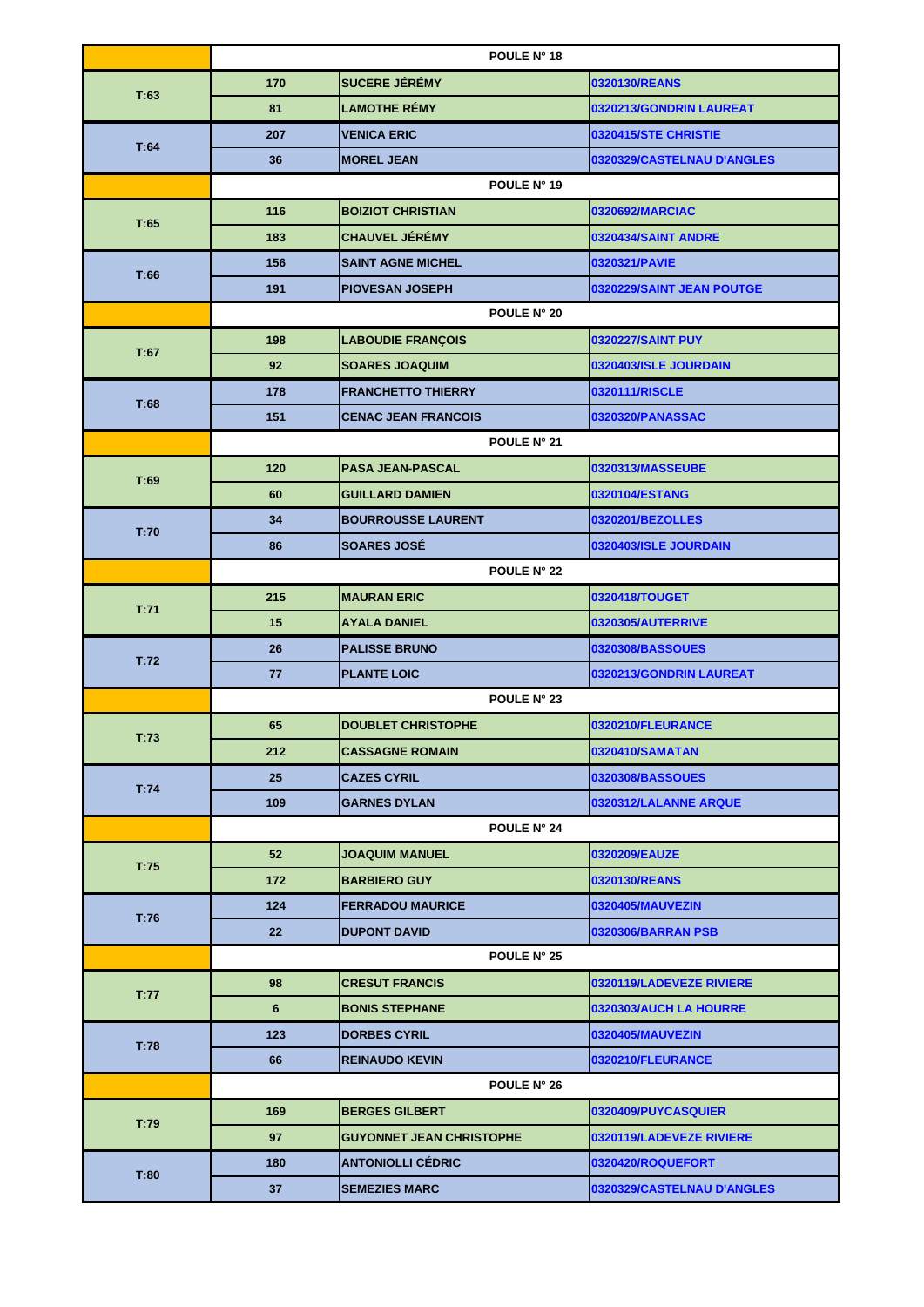|      | POULE N° 27 |                               |                            |  |
|------|-------------|-------------------------------|----------------------------|--|
|      | 48          | <b>MUNICO BERNARD</b>         | 0320208/CONDOM             |  |
| T:81 | 158         | <b>MOLINARO PATRICK</b>       | 0320321/PAVIE              |  |
|      | 39          | <b>LAPORTE ROGER</b>          | 0320205/CASTELNAU D'AUZAN  |  |
| T:82 | 184         | <b>FOCHESATO JEAN-LUC</b>     | 0320434/SAINT ANDRE        |  |
|      |             | POULE N° 28                   |                            |  |
| T:83 | 174         | <b>BEGUE CHRISTIAN</b>        | 0320130/REANS              |  |
|      | 144         | <b>LACROIX CHRISTOPHE</b>     | 0320222/ORDAN LARROQUE     |  |
|      | 94          | <b>SOUCASSE JEAN FRANÇOIS</b> | 0320403/ISLE JOURDAIN      |  |
| T:84 | 104         | <b>SALAZAR YVES</b>           | 0320312/LALANNE ARQUE      |  |
|      |             | POULE N° 29                   |                            |  |
| T:85 | 103         | <b>RAMBAUD SERGE</b>          | 0320312/LALANNE ARQUE      |  |
|      | 197         | <b>VALLEREAU MARC</b>         | <b>0320227/SAINT PUY</b>   |  |
|      | 87          | <b>DOS SANTOS FREDERIC</b>    | 0320403/ISLE JOURDAIN      |  |
| T:86 | 3           | <b>PESQUIDOUX PHILIPPE</b>    | 0320100/AIGNAN             |  |
|      |             | POULE N° 30                   |                            |  |
|      | 61          | <b>GUILLARD JACQUES</b>       | 0320104/ESTANG             |  |
| T:87 | 202         | <b>VIVES JEAN LUC</b>         | 0320415/STE CHRISTIE       |  |
|      | 152         | <b>ABADIE JACQUES</b>         | 0320320/PANASSAC           |  |
| T:88 | 159         | <b>BOUBEE GÉRARD</b>          | 0320416/PEYRUSSE MASSAS    |  |
|      | POULE N° 31 |                               |                            |  |
|      | 146         | <b>SOULAN CHRISTIAN</b>       | 0320222/ORDAN LARROQUE     |  |
| T:89 | 134         | <b>CAPDEVILLE GILLES</b>      | 0320316/MONBARDON          |  |
| T:90 | 43          | <b>DURROUX PATRICK</b>        | 0320124/CASTILLON DEBATS   |  |
|      | 126         | <b>BALANSA DOMINIQUE</b>      | 0320405/MAUVEZIN           |  |
|      | POULE N° 32 |                               |                            |  |
| T:91 | 68          | <b>MESUIL ERIC</b>            | 0320402/GIMONT             |  |
|      | 114         | <b>GHIRARDO BERNARD</b>       | 0320319/LE BROUILH MONBERT |  |
| T:92 | 78          | <b>GENESTAL BENJAMIN</b>      | 0320213/GONDRIN LAUREAT    |  |
|      | 218         | <b>MARTINS STEVEN</b>         | 0320412/URDENS             |  |
|      | POULE N° 33 |                               |                            |  |
| T:93 | 110         | <b>ROCQUES GUY</b>            | 0320216/LA SAUVETAT        |  |
|      | 23          | <b>ROUCAU JULIEN</b>          | 0320306/BARRAN PSB         |  |
| T:94 | 90          | <b>DESPEYROUS GÉRARD</b>      | 0320403/ISLE JOURDAIN      |  |
|      | 221         | <b>SANGALLI FRÉDÉRIC</b>      | 0320412/URDENS             |  |
|      | POULE N° 34 |                               |                            |  |
| T:95 | 24          | <b>LAGARDE KËVIN</b>          | 0320308/BASSOUES           |  |
|      | 130         | <b>LABROUQUERE FRANCIS</b>    | 0320315/MIRANDE            |  |
| T:96 | 64          | <b>MENIEL ERIC</b>            | 0320210/FLEURANCE          |  |
|      | 168         | <b>LACAZE PHILIPPE</b>        | 0320409/PUYCASQUIER        |  |
|      | POULE N° 35 |                               |                            |  |
| T:97 | 217         | <b>ESCALANT PATRICK</b>       | 0320418/TOUGET             |  |
|      | 55          | <b>RENARD JEAN TITINE</b>     | 0320209/EAUZE              |  |
| T:98 | 105         | <b>LAFAYSSE ERIC</b>          | 0320312/LALANNE ARQUE      |  |
|      | 42          | <b>BARRERE ERIC</b>           | 0320124/CASTILLON DEBATS   |  |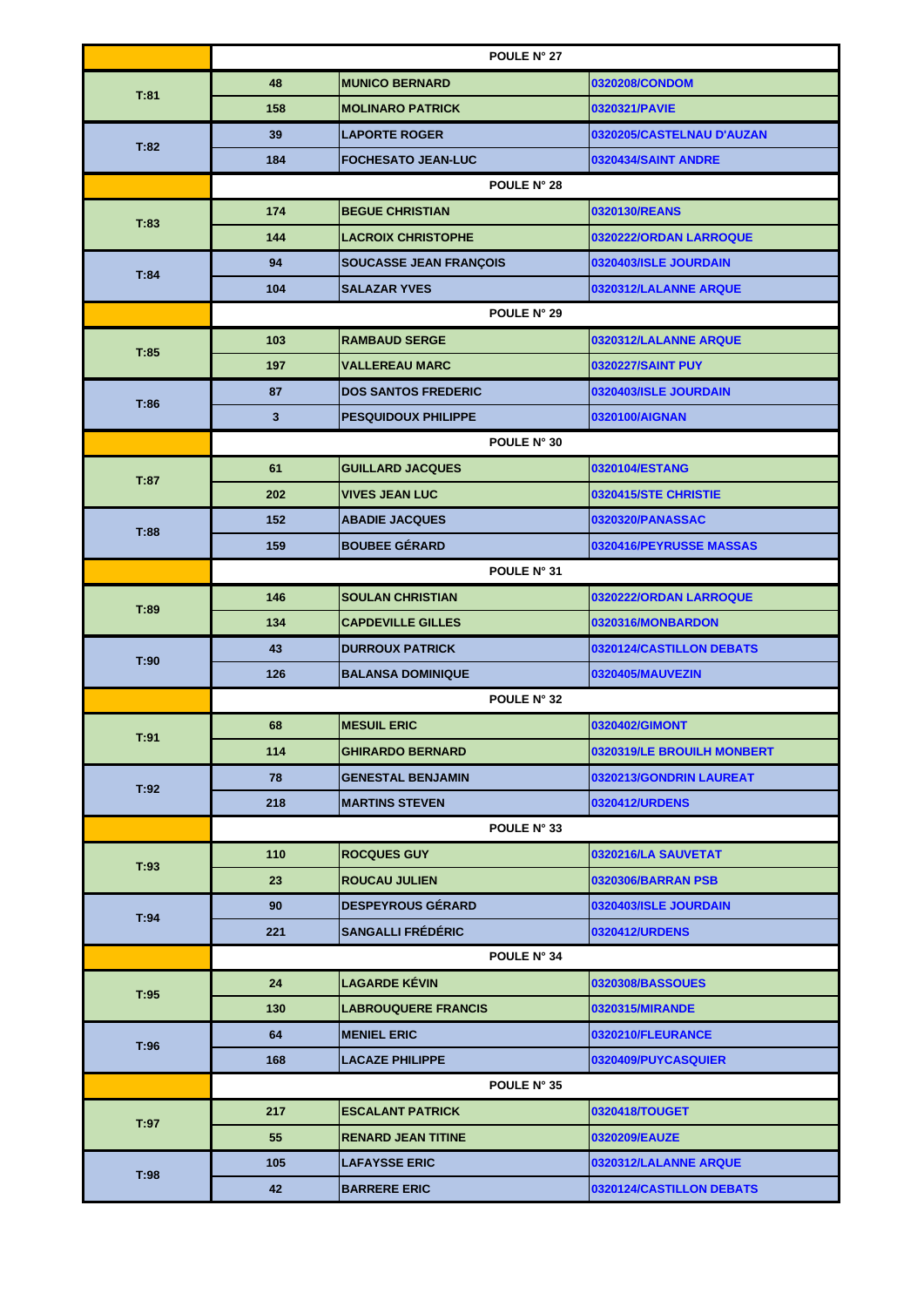|       | POULE N° 36  |                             |                              |  |
|-------|--------------|-----------------------------|------------------------------|--|
|       | 190          | <b>MOULIE JÉRÔME</b>        | 0320229/SAINT JEAN POUTGE    |  |
| T:99  | 205          | <b>MIGNARDI ANDRÉ</b>       | 0320415/STE CHRISTIE         |  |
| T:100 | 195          | <b>CHAVANCE ALAIN</b>       | 0320331/SAINT MICHEL         |  |
|       | 118          | <b>LAPLAGNE ERIC</b>        | 0320692/MARCIAC              |  |
|       |              | POULE N° 37                 |                              |  |
| T:101 | 74           | <b>BELLOTTI CHRISTOPHE</b>  | 0320402/GIMONT               |  |
|       | 106          | <b>RENARD DEVEN</b>         | 0320312/LALANNE ARQUE        |  |
|       | 75           | <b>CAVALIERE ROMUALD</b>    | 0320213/GONDRIN LAUREAT      |  |
| T:102 | $\mathbf{1}$ | <b>LABADIE JACQUES</b>      | 0320100/AIGNAN               |  |
|       |              | POULE N° 38                 |                              |  |
|       | 179          | <b>LAUDET GUY</b>           | 0320111/RISCLE               |  |
| T:103 | 233          | <b>BOIZIOT CLAUDE</b>       | 0320233/VIC FEZENSAC         |  |
|       | 11           | <b>ANGITANO DAMIEN</b>      | 0320300/AUCH PAJA            |  |
| T:104 | 163          | <b>MARCHESIN JEAN LOUIS</b> | 0320408/PREIGNAN             |  |
|       |              | POULE N° 39                 |                              |  |
| T:105 | 102          | <b>DELOM GÉRARD</b>         | 0320312/LALANNE ARQUE        |  |
|       | 128          | <b>CHATAIGNER YANNICK</b>   | 0320405/MAUVEZIN             |  |
| T:106 | 19           | <b>CARRERE JEROME</b>       | 0320102/BARCELONNE           |  |
|       | 230          | <b>GARCIA CÉDRIC</b>        | 0320233/VIC FEZENSAC         |  |
|       | POULE N° 40  |                             |                              |  |
| T:107 | 137          | <b>LANASPEZE PHILIPPE</b>   | 0320407/MONTAUT LES CRENEAUX |  |
|       | 171          | <b>AUGUSTIN VINCENT</b>     | 0320130/REANS                |  |
| T:108 | 80           | <b>DEMIRI BRUNO</b>         | 0320213/GONDRIN LAUREAT      |  |
|       | 38           | <b>LARTIGUE MAURICE</b>     | 0320329/CASTELNAU D'ANGLES   |  |
|       | POULE N° 41  |                             |                              |  |
| T:109 | 57           | <b>MAILLOLS THIBAUT</b>     | 0320401/ENDOUFIELLE          |  |
|       | 101          | <b>BONNET ANDRÉ</b>         | 0320312/LALANNE ARQUE        |  |
| T:110 | 111          | <b>BEGUE PASCAL</b>         | 0320216/LA SAUVETAT          |  |
|       | 16           | <b>RICORDEAU GILLES</b>     | 0320121/AVERON BERGELLE      |  |
|       | POULE N° 42  |                             |                              |  |
| T:111 | 51           | <b>PERRIN PHILIPPE</b>      | 0320208/CONDOM               |  |
|       | 85           | <b>BABIN JEAN NOEL</b>      | 0320430/GOUTZ                |  |
| T:112 | 225          | <b>MOULIA DIDIER</b>        | 0320117/URGOSSE              |  |
|       | 21           | <b>CAZENEUVE LUDOVIC</b>    | 0320307/BARRAN               |  |
|       |              | POULE N° 43                 |                              |  |
| T:113 | 229          | <b>GENIEVRE OLIVIER</b>     | 0320232/VALENCE SUR BAISE    |  |
|       | 47           | <b>LACROIX DENIS</b>        | 0320235/CAZENEUVE            |  |
| T:114 | 9            | <b>LILLE SEBASTIEN</b>      | 0320303/AUCH LA HOURRE       |  |
|       | 91           | <b>ROQUES JEAN MARC</b>     | 0320403/ISLE JOURDAIN        |  |
|       |              | POULE N° 44                 |                              |  |
| T:115 | 133          | <b>RAMBAULT DAVID</b>       | 0320316/MONBARDON            |  |
|       | 188          | <b>CHENIN ERIC</b>          | <b>0320226/SAINT CLAR</b>    |  |
| T:116 | 84           | <b>BRUNET JEAN MICHEL</b>   | 0320430/GOUTZ                |  |
|       | 219          | DA SILVA GONCALVES ADRIEN   | 0320412/URDENS               |  |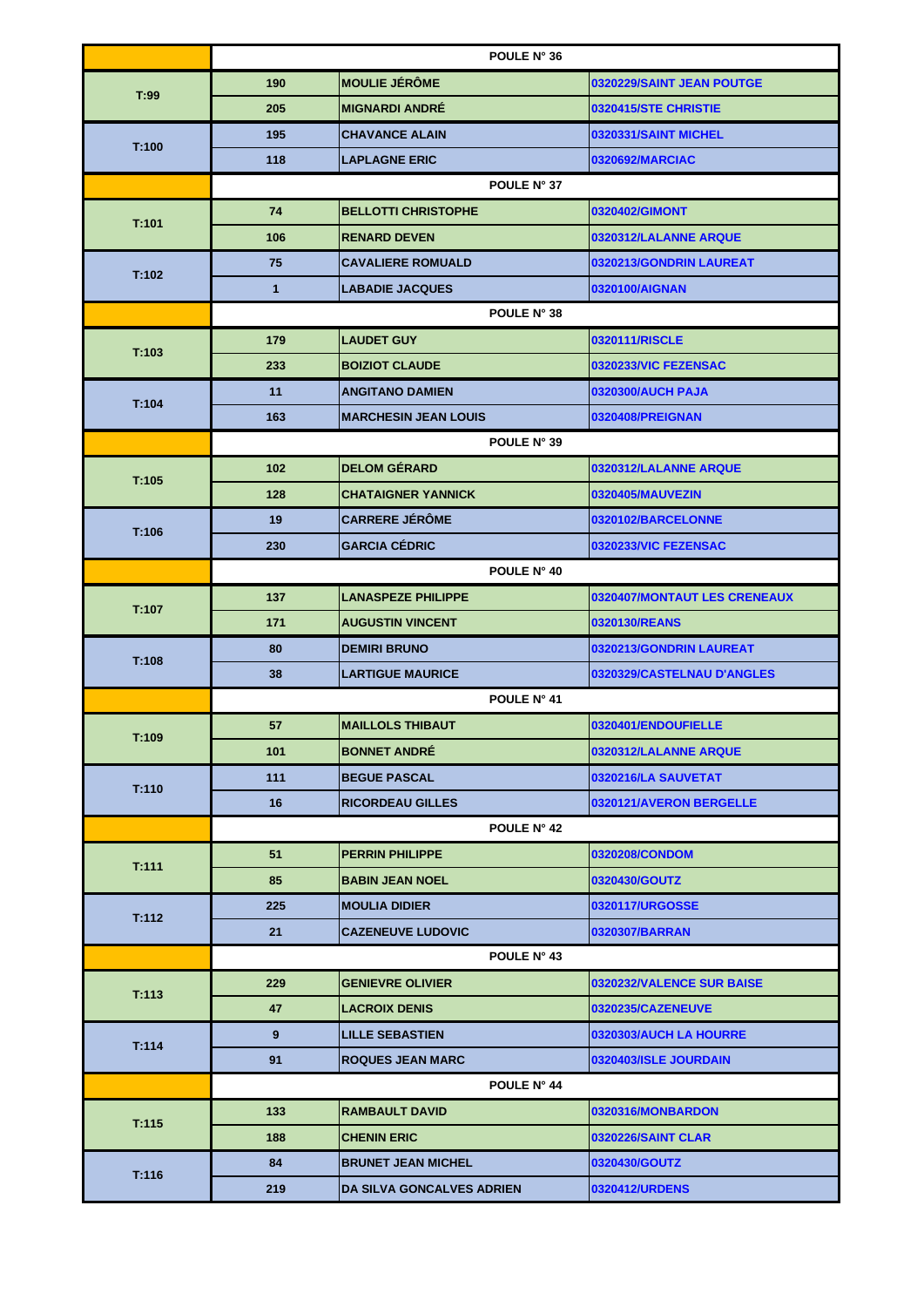|       | POULE N° 45     |                                |                            |  |
|-------|-----------------|--------------------------------|----------------------------|--|
|       | 62              | <b>DUBOS CHRISTIAN</b>         | 0320104/ESTANG             |  |
| T:117 | 30              | <b>BEYRIE FRANCK</b>           | 0320201/BEZOLLES           |  |
|       | 206             | <b>FOCHESATO MICHEL</b>        | 0320415/STE CHRISTIE       |  |
| T:118 | 107             | <b>MONFERRAN MICHEL</b>        | 0320312/LALANNE ARQUE      |  |
|       |                 | POULE N° 46                    |                            |  |
|       | 173             | <b>BILLERES JEAN PIERRE</b>    | 0320130/REANS              |  |
| T:119 | 193             | <b>DOSSAT DIDIER</b>           | 0320331/SAINT MICHEL       |  |
|       | 209             | <b>CHARLOT JACQUIE</b>         | 0320415/STE CHRISTIE       |  |
| T:120 | 76              | <b>DUCOURAU CYRIL</b>          | 0320213/GONDRIN LAUREAT    |  |
|       | POULE N° 47     |                                |                            |  |
| T:121 | 119             | <b>CHATTON DANIEL</b>          | 0320313/MASSEUBE           |  |
|       | 41              | <b>MONCLIN DENIS</b>           | 0320205/CASTELNAU D'AUZAN  |  |
| T:122 | 54              | <b>MAO JEAN BERNARD</b>        | 0320209/EAUZE              |  |
|       | 88              | <b>DANO AURÉLIEN</b>           | 0320403/ISLE JOURDAIN      |  |
|       |                 | POULE N° 48                    |                            |  |
| T:123 | 141             | <b>LAITHEM FRÉDÉRIC</b>        | 0320317/MONTEGUT           |  |
|       | 203             | <b>RISCLE CHRISTIAN</b>        | 0320415/STE CHRISTIE       |  |
|       | 29              | <b>NOVARINI MICHEL</b>         | 0320201/BEZOLLES           |  |
| T:124 | 226             | <b>CASTEX PIERRE ALAIN</b>     | 0320117/URGOSSE            |  |
|       | POULE N° 49     |                                |                            |  |
| T:125 | 160             | <b>BRUSSIAU DIDIER</b>         | 0320416/PEYRUSSE MASSAS    |  |
|       | 155             | <b>BORDENEUVE ERIC</b>         | 0320321/PAVIE              |  |
| T:126 | 96              | <b>ESQUERRA JEAN MICHEL</b>    | 0320119/LADEVEZE RIVIERE   |  |
|       | 93              | <b>LARRIEU CLAUDE</b>          | 0320403/ISLE JOURDAIN      |  |
|       | POULE N° 50     |                                |                            |  |
| T:127 | 72              | <b>SAINT MARTIN FLORIAN</b>    | 0320402/GIMONT             |  |
|       | 49              | <b>DUBOS PHILIPPE</b>          | 0320208/CONDOM             |  |
| T:128 | 210             | <b>BERNADOT BERNARD</b>        | <b>0320417/STE MARIE</b>   |  |
|       | 45              | <b>CAZES ERIC</b>              | 0320103/CAZAUX D'ANGLES    |  |
|       | POULE N° 51     |                                |                            |  |
| T:129 | 14              | <b>BARREIRAS PHILIPPE</b>      | 0320305/AUTERRIVE          |  |
|       | 185             | <b>BROCHETTO JEAN PASCAL</b>   | 0320434/SAINT ANDRE        |  |
| T:130 | 63              | <b>CASANOVAS JEAN FRANÇOIS</b> | 0320104/ESTANG             |  |
|       | 129             | <b>VILLEMUR CYRIL</b>          | 0320219/MIRADOUX           |  |
|       | POULE N° 52     |                                |                            |  |
| T:131 | 8               | <b>DEBAT NORBERT</b>           | 0320303/AUCH LA HOURRE     |  |
|       | 145             | <b>LACOURTOISIE PASCAL</b>     | 0320222/ORDAN LARROQUE     |  |
| T:132 | 56              | <b>MAILLES CÉDRIC</b>          | 0320401/ENDOUFIELLE        |  |
|       | $5\phantom{.0}$ | <b>PONSOLA ALAIN</b>           | 0320100/AIGNAN             |  |
|       |                 | POULE N° 53                    |                            |  |
| T:133 | 220             | <b>ALCALA YANNICK</b>          | 0320412/URDENS             |  |
|       | 189             | <b>GOBIN JACKY</b>             | 0320226/SAINT CLAR         |  |
| T:134 | 165             | <b>TRUILHE ROMAIN</b>          | 0320409/PUYCASQUIER        |  |
|       | 115             | <b>TONINATO MAURICE</b>        | 0320319/LE BROUILH MONBERT |  |